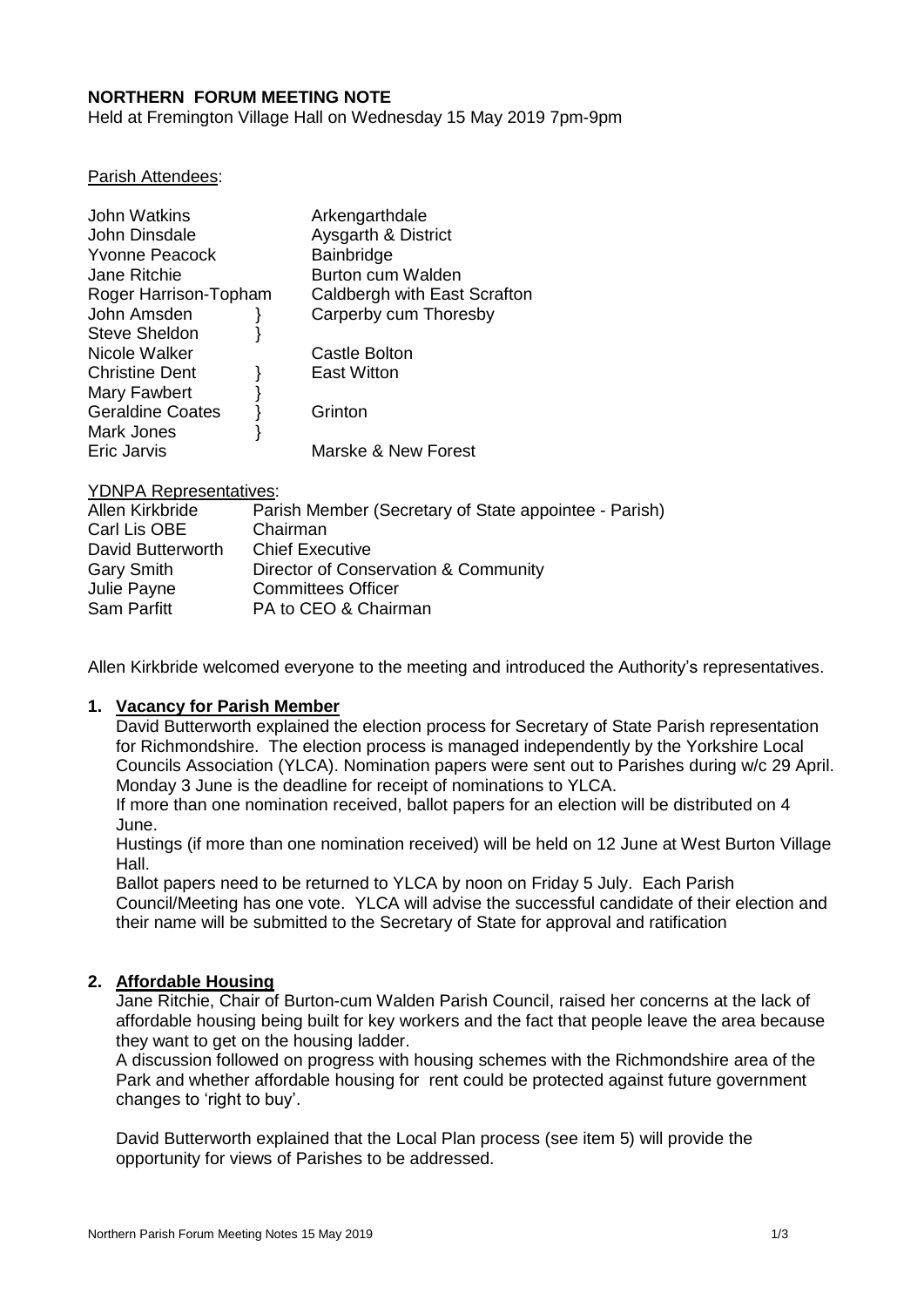# 3. **Attracting Younger People**

David Butterworth gave a presentation detailing an initiative being led by the 4 District Councils and YDNPA to try to deal with some of the significant issues facing all northern rural communities.

The National Park Management Plan contains an ambition that the Park should be:

*Home to strong, self-reliant and balanced communities with good access to the services they need.*.

As part of achieving that ambition, there are specific objectives by 2024 to:

- Create at least 400 new dwellings in a range of tenures, sizes, types and prices
- Increase the number and quality of jobs, so as to increase gross value added (GVA) by 10%
- Deliver at least one significant economic development project in each of Craven, Eden, Richmondshire and South Lakeland.
- Connect Grassington, Hawes, Reeth, Sedbergh, and their surrounding 'service villages', to fibre-to-the-premises broadband, and secure at least the Universal Service Obligation (10 mbps) for the rest of the National Park
- Provide basic mobile phone coverage across the National Park, and ensure 4G (or better) services are available on all networks in Grassington, Hawes, Reeth, Sedbergh and their surrounding service villages
- Seek to retain access to local services like primary schools and GP surgeries that are essential to the long-term viability of local communities.
- Undertake a 5-year programme of measures to promote the National Park as a place to live for younger, working age households.

All the local authorities and politicians have the genuine well being of local communities at heart and are trying to leave something for the next generation.

## 4. **Tees/Swale project**

Gary Smith gave a presentation on the development of a landscape-scale farming and wildlife project, which is being led by North Pennines AONB in partnership with the National Park Authority. It is hoped that the final bid for funding (£6.5 million) will go to the National Lottery Heritage Fund in February 2020.

## 5. **Yorkshire Dales Local Plan**

Gary Smith gave a short presentation on the process to develop a single Local Plan for the whole of the National Park. The timeframe for which is as follows:

- A socio-economic study to establish the current situation on issues like housing, economic development and population trends (May-Oct);
- 'Issues and options' public consultation (early 2020);
- Full draft plan public consultation (early 2021);
- 'Publication' version (end 2021);
- Examination by a Planning Inspector (end 2022);
- Adoption (2023)